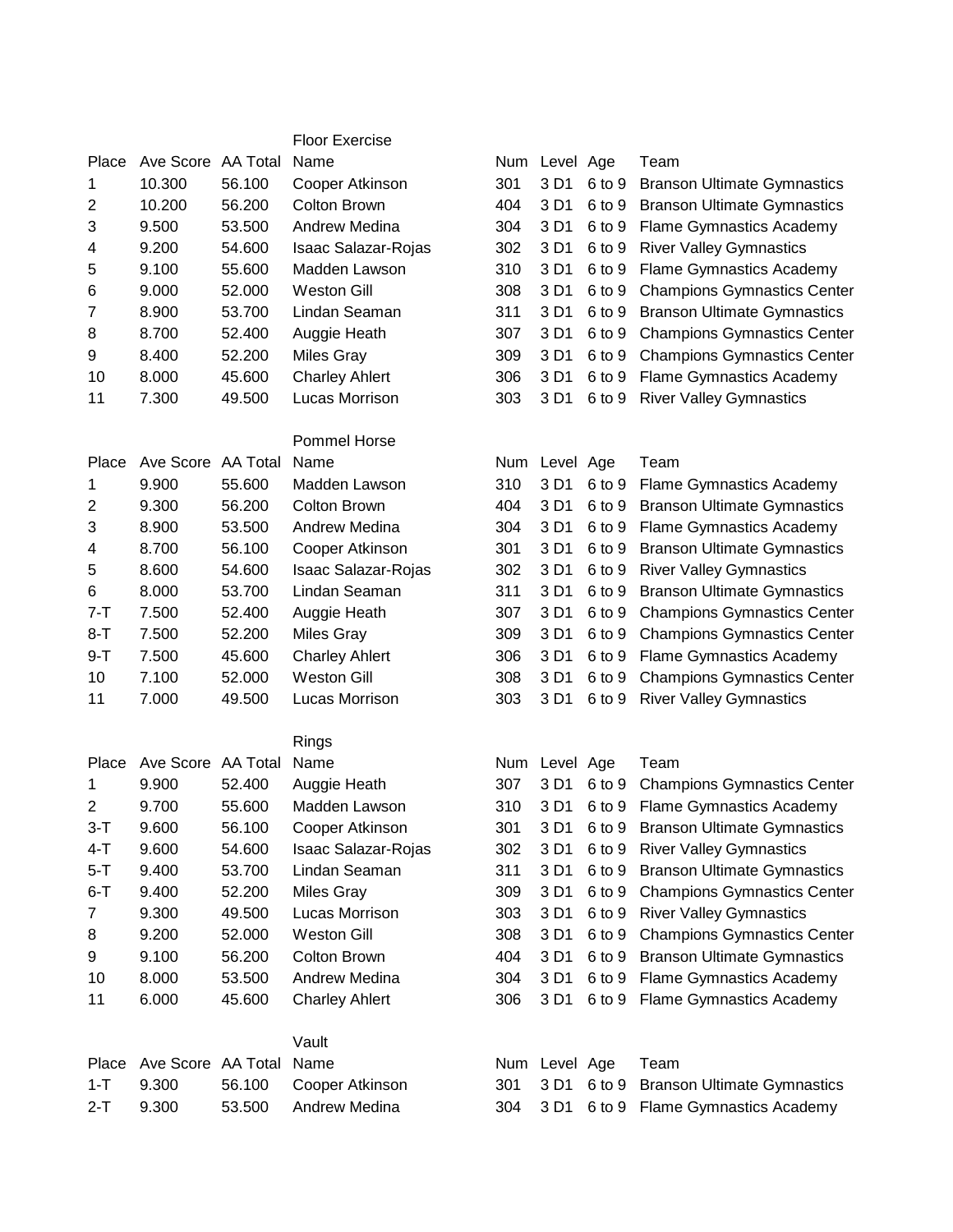| $3-T$          | 9.300              | 52.200         | <b>Miles Gray</b>              | 309        | 3 D1          | 6 to 9           | <b>Champions Gymnastics Center</b>                             |
|----------------|--------------------|----------------|--------------------------------|------------|---------------|------------------|----------------------------------------------------------------|
| 4-T            | 9.200              | 52.400         | Auggie Heath                   | 307        | 3 D1          | 6 to 9           | <b>Champions Gymnastics Center</b>                             |
| $5 - T$        | 9.200              | 49.500         | Lucas Morrison                 | 303        | 3 D1          | 6 to 9           | <b>River Valley Gymnastics</b>                                 |
| $6 - T$        | 9.100              | 56.200         | <b>Colton Brown</b>            | 404        | 3 D1          | 6 to 9           | <b>Branson Ultimate Gymnastics</b>                             |
| $7 - T$        | 9.100              | 53.700         | Lindan Seaman                  | 311        | 3 D1          | 6 to 9           | <b>Branson Ultimate Gymnastics</b>                             |
| $8 - T$        | 9.100              | 45.600         | <b>Charley Ahlert</b>          | 306        | 3 D1          | 6 to 9           | <b>Flame Gymnastics Academy</b>                                |
| 9              | 9.000              | 54.600         | Isaac Salazar-Rojas            | 302        | 3 D1          | 6 to 9           | <b>River Valley Gymnastics</b>                                 |
| $10 - T$       | 8.700              | 55.600         | Madden Lawson                  | 310        | 3 D1          | 6 to 9           | <b>Flame Gymnastics Academy</b>                                |
| $11 - T$       | 8.700              | 52.000         | <b>Weston Gill</b>             | 308        | 3 D1          | 6 to 9           | <b>Champions Gymnastics Center</b>                             |
|                |                    |                |                                |            |               |                  |                                                                |
|                |                    |                | <b>Parallel Bars</b>           |            |               |                  |                                                                |
| Place          | Ave Score AA Total |                | Name                           | Num        | Level Age     |                  | Team                                                           |
| 1              | 9.200              | 56.200         | <b>Colton Brown</b>            | 404        | 3 D1          | 6 to 9           | <b>Branson Ultimate Gymnastics</b>                             |
| $\overline{2}$ | 8.900              | 53.700         | Lindan Seaman                  | 311        | 3 D1          | 6 to 9           | <b>Branson Ultimate Gymnastics</b>                             |
| $3-T$          | 8.700              | 54.600         | Isaac Salazar-Rojas            | 302        | 3 D1          | 6 to 9           | <b>River Valley Gymnastics</b>                                 |
| $4-T$          | 8.700              | 52.200         | <b>Miles Gray</b>              | 309        | 3 D1          | 6 to 9           | <b>Champions Gymnastics Center</b>                             |
| $5 - T$        | 8.700              | 52.000         | <b>Weston Gill</b>             | 308        | 3 D1          | 6 to 9           | <b>Champions Gymnastics Center</b>                             |
| 6              | 8.500              | 53.500         | Andrew Medina                  | 304        | 3 D1          | 6 to 9           | <b>Flame Gymnastics Academy</b>                                |
| 7              | 8.300              | 56.100         | Cooper Atkinson                | 301        | 3 D1          | 6 to 9           | <b>Branson Ultimate Gymnastics</b>                             |
| 8              | 8.100              | 55.600         | Madden Lawson                  | 310        | 3 D1          | 6 to 9           | <b>Flame Gymnastics Academy</b>                                |
| 9              | 7.800              | 49.500         | Lucas Morrison                 | 303        | 3 D1          | 6 to 9           | <b>River Valley Gymnastics</b>                                 |
| 10             | 7.600              | 52.400         | Auggie Heath                   | 307        | 3 D1          | 6 to 9           | <b>Champions Gymnastics Center</b>                             |
| 11             | 6.700              | 45.600         | <b>Charley Ahlert</b>          | 306        | 3 D1          | 6 to 9           | <b>Flame Gymnastics Academy</b>                                |
|                |                    |                | High Bar                       |            |               |                  |                                                                |
| Place          | Ave Score AA Total |                | Name                           |            | Num Level Age |                  | Team                                                           |
| 1              | 10.100             | 55.600         | Madden Lawson                  | 310        | 3 D1          | 6 to 9           | <b>Flame Gymnastics Academy</b>                                |
| 2              | 9.900              | 56.100         | Cooper Atkinson                | 301        | 3 D1          | 6 to 9           | <b>Branson Ultimate Gymnastics</b>                             |
| $3-T$          | 9.500              | 54.600         | Isaac Salazar-Rojas            | 302        | 3 D1          | 6 to 9           | <b>River Valley Gymnastics</b>                                 |
| $4 - T$        | 9.500              | 52.400         | Auggie Heath                   | 307        | 3 D1          | 6 to 9           | <b>Champions Gymnastics Center</b>                             |
| 5              | 9.400              | 53.700         | Lindan Seaman                  | 311        | 3 D1          | 6 to 9           | <b>Branson Ultimate Gymnastics</b>                             |
| $6 - T$        | 9.300              | 56.200         | <b>Colton Brown</b>            | 404        | 3 D1          |                  | 6 to 9 Branson Ultimate Gymnastics                             |
| 7-T            | 9.300              | 53.500         | Andrew Medina                  | 304        | 3 D1          |                  | 6 to 9 Flame Gymnastics Academy                                |
| $8 - T$        | 9.300              | 52.000         | <b>Weston Gill</b>             | 308        | 3 D1          | 6 to 9           | <b>Champions Gymnastics Center</b>                             |
| $9 - T$        | 8.900              | 52.200         | <b>Miles Gray</b>              | 309        | 3 D1          | 6 to 9           | <b>Champions Gymnastics Center</b>                             |
| $10 - T$       | 8.900              | 49.500         | Lucas Morrison                 | 303        | 3 D1          | 6 to 9           | <b>River Valley Gymnastics</b>                                 |
| 11             | 8.300              | 45.600         | <b>Charley Ahlert</b>          | 306        | 3 D1          | 6 to 9           | Flame Gymnastics Academy                                       |
|                |                    |                |                                |            |               |                  |                                                                |
|                |                    |                | All Around                     |            |               |                  |                                                                |
| Place          | AA Total           | Hi Sc          | Name                           | Num        | Level Age     |                  | Team                                                           |
| 1              | 56.200             | 10.200         | Colton Brown                   | 404        | 3 D1          | 6 to 9           | <b>Branson Ultimate Gymnastics</b>                             |
| 2              | 56.100             | 10.300         | Cooper Atkinson                | 301        | 3 D1          | 6 to 9           | <b>Branson Ultimate Gymnastics</b>                             |
| 3              | 55.600             | 10.100         | Madden Lawson                  | 310        | 3 D1          | 6 to 9           | <b>Flame Gymnastics Academy</b>                                |
| 4              | 54.600             | 9.600          | Isaac Salazar-Rojas            | 302        | 3 D1          | 6 to 9           | <b>River Valley Gymnastics</b>                                 |
|                |                    |                |                                |            |               |                  |                                                                |
|                |                    |                |                                |            |               |                  |                                                                |
| 5<br>6         | 53.700<br>53.500   | 9.400<br>9.500 | Lindan Seaman<br>Andrew Medina | 311<br>304 | 3 D1<br>3 D1  | 6 to 9<br>6 to 9 | <b>Branson Ultimate Gymnastics</b><br>Flame Gymnastics Academy |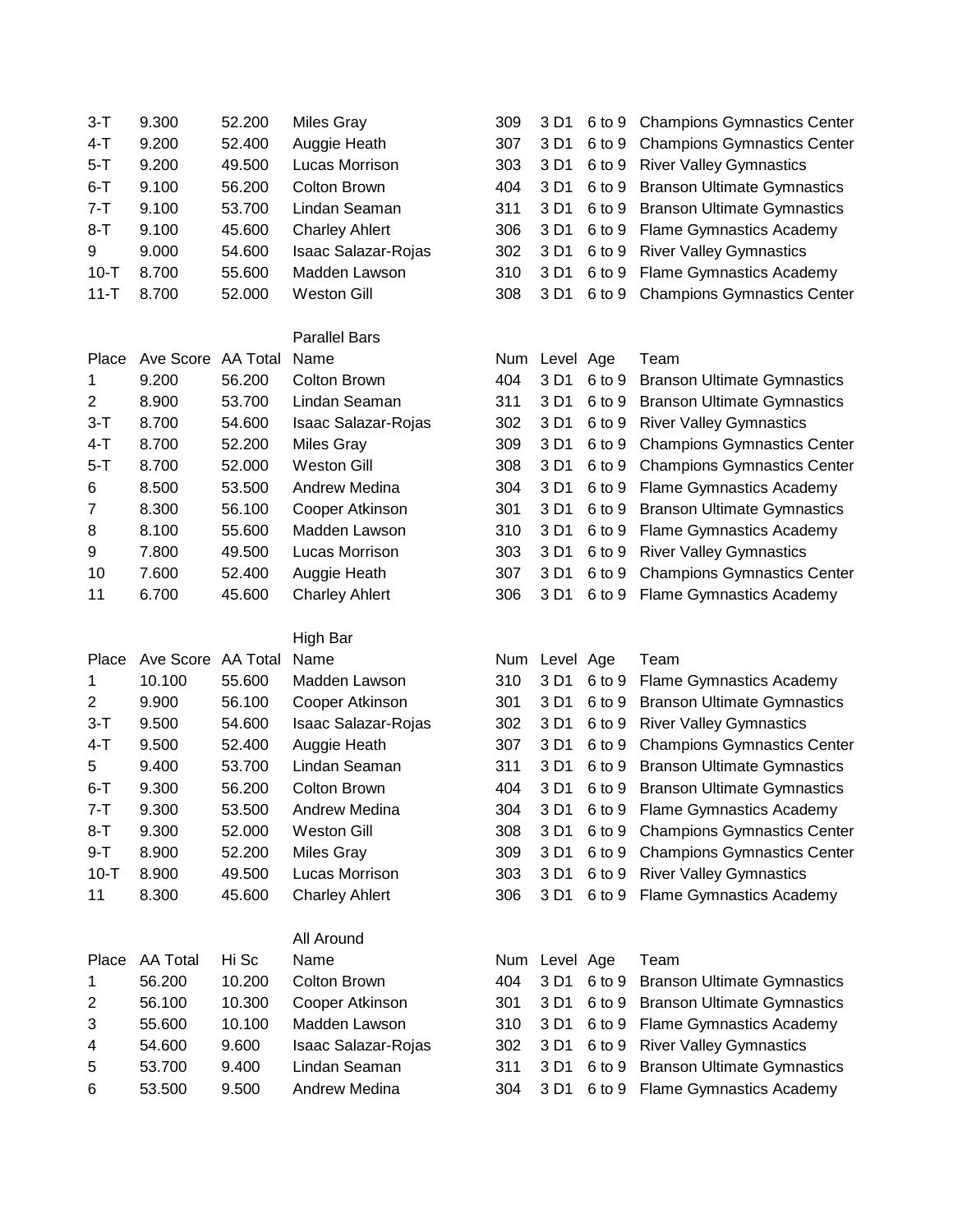|    | 52.400 | 9.900 | Auggie Heath          |  | 307 3 D1 6 to 9 Champions Gymnastics Center |
|----|--------|-------|-----------------------|--|---------------------------------------------|
| 8  | 52.200 | 9.400 | <b>Miles Gray</b>     |  | 309 3 D1 6 to 9 Champions Gymnastics Center |
| 9  | 52.000 | 9.300 | Weston Gill           |  | 308 3 D1 6 to 9 Champions Gymnastics Center |
| 10 | 49.500 | 9.300 | Lucas Morrison        |  | 303 3 D1 6 to 9 River Valley Gymnastics     |
| 11 | 45.600 | 9.100 | <b>Charley Ahlert</b> |  | 306 3 D1 6 to 9 Flame Gymnastics Academy    |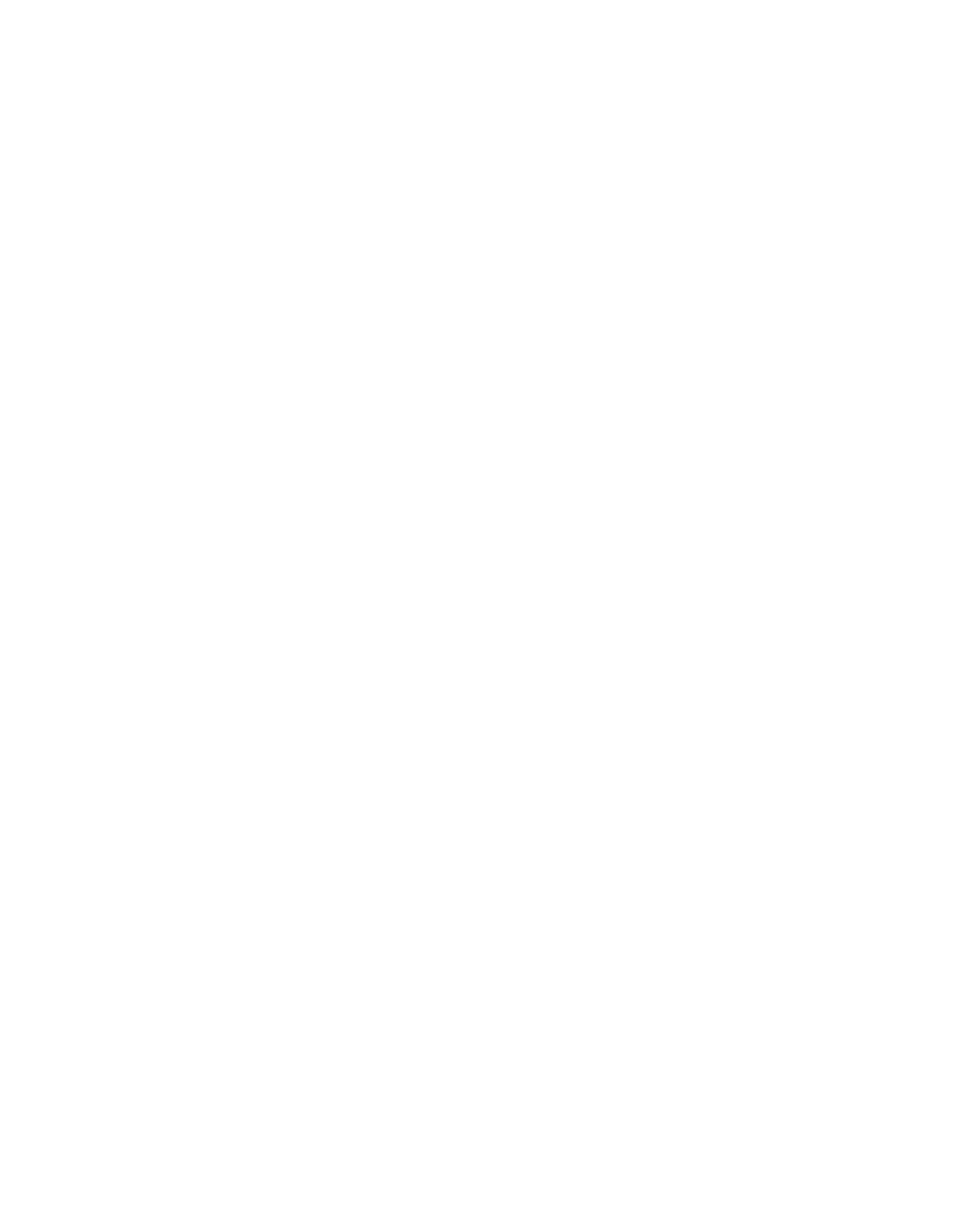| FX PH R V PB HB                          |  |  |  |
|------------------------------------------|--|--|--|
| 10.200 9.300 9.100 9.100 9.200 9.300     |  |  |  |
| 10.300 8.700 9.600 9.300 8.300 9.900     |  |  |  |
| 9.100 9.900 9.700 8.700 8.100 10.100     |  |  |  |
| 9.200  8.600  9.600  9.000  8.700  9.500 |  |  |  |
| 8.900 8.000 9.400 9.100 8.900 9.400      |  |  |  |
| 9.500 8.900 8.000 9.300 8.500 9.300      |  |  |  |